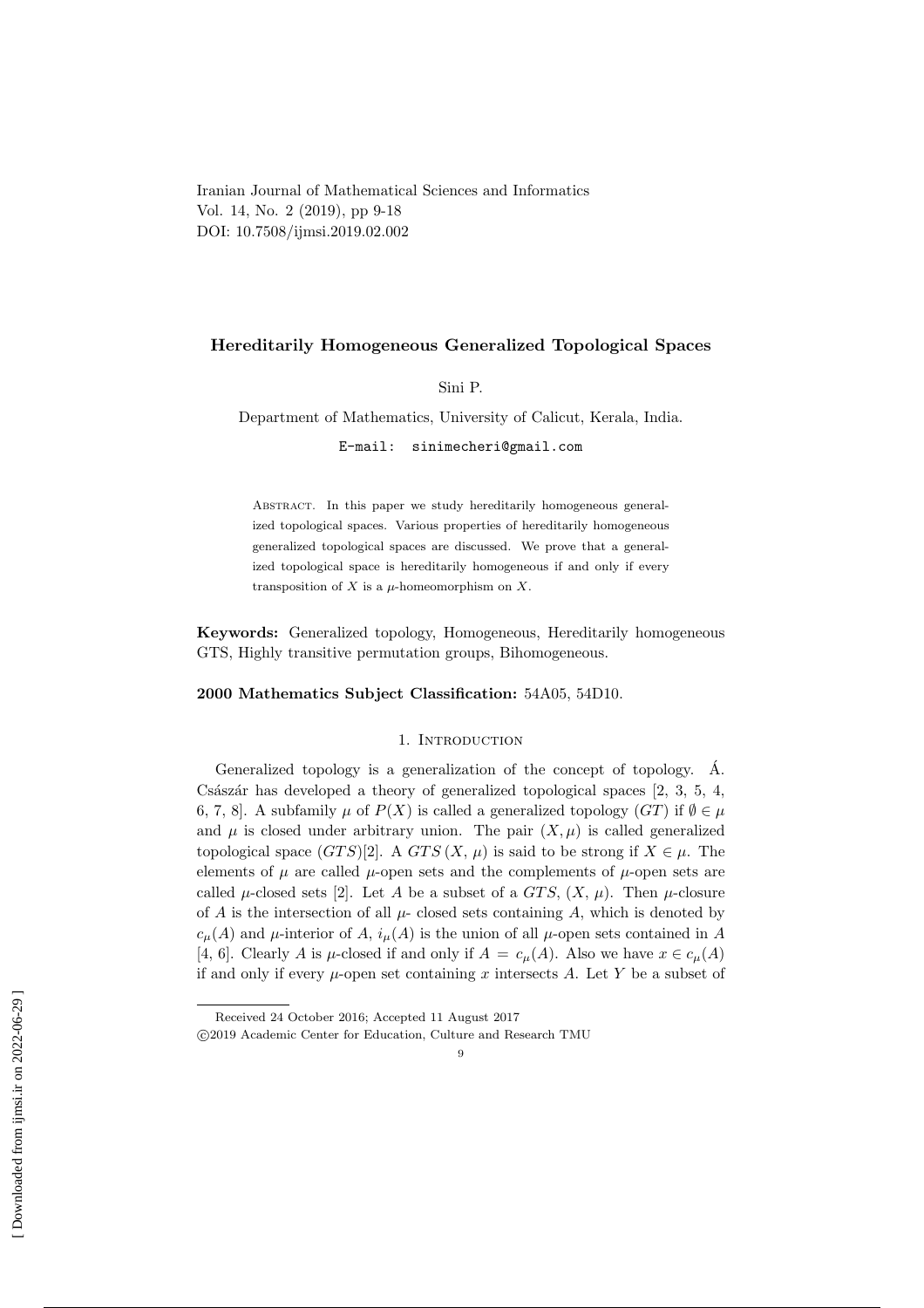a  $GTS(X, \mu)$ . Then  $\mu_Y = \{Y \cap G : G \in \mu\}$  is called the subspace GT on Y, and the pair  $(Y, \mu_Y)$  is called the subspace GTS on Y.

Let  $(X, \mu)$  and  $(Y, \lambda)$  be GTS's and  $f : (X, \mu) \to (Y, \lambda)$  be a mapping. Then f is said to be  $(\mu, \lambda)$  continuous if  $f^{-1}(M) \in \mu$  for all  $M \in \lambda$  and f is said to be  $(\mu, \lambda)$ -open  $((\mu, \lambda)$ -closed) if  $f(M) \in \lambda$  ( $f(N)$ ) is  $\lambda$ -closed) for every  $M \in \mu$  ( $\mu$ -closed set N) [2]. Also f is called ( $\mu$ ,  $\lambda$ )-homeomorphism if f is bijective,  $(\mu, \lambda)$ - continuous and  $f^{-1}$  is  $(\lambda, \mu)$ -continuous. Two GTS's  $(X, \mu)$  and  $(Y, \lambda)$  are said to be generalized homeomorphic if there is a  $(\mu, \lambda)$ homeomorphism  $f: (X, \mu) \to (Y, \lambda)$  [14].

The symmetric group  $S(X)$  on a nonempty set X is the group consisting of all permutations or bijections of  $X$  [10]. A permutation group is a subgroup of the symmetric group. A permutation group  $A$  on  $X$  is called transitive if for every pair of points x,  $y \in X$ , there exists  $f \in A$  such that  $f(x) = y$  [10].

The set of all  $\mu$ -homeomorphisms on a GTS onto itself forms a group under composition of functions. This group is called the group of  $\mu$ -homeomorphisms of  $(X, \mu)$  and is denoted by  $H(X, \mu)$ . Clearly the group of all  $\mu$ -homeomorpisms of  $(X, \mu)$  is a subgroup of the symmetric group on X.

In [15] V. Kannan and P. T. Ramachandran investigated the hereditarily homogeneous topological spaces and provided various characterizations for the same. Here we study hereditarily homogeneity in strong generalized topological spaces.

Throughout this paper by a GTS, we will always mean a strong generalized topological space. For any set  $G$ ,  $|G|$  stands for the cardinality of  $G$ .

2. Hereditarily Homogeneous Generalized Topological Spaces

**Definition 2.1.** [14] A  $GTS(X, \mu)$  is said to be homogeneous if for any two elements  $x, y \in X$ , there exists a  $\mu$ -homeomorphism h of  $(X, \mu)$  onto itself such that  $h(x) = y$ .

In other words a GTS  $(X, \mu)$  is homogeneous if the group of  $\mu$ -homeomorphisms on  $(X, \mu)$  is a transitive permutation group on X.

A subspace of a homogeneous GTS need not be homogeneous. See the following example.

EXAMPLE 2.2. Let  $X = \{a, b, c, d\}$  and  $\mu = \{\emptyset, \{a, b\}, \{c, d\}, \{b, c\},\}$  ${a, d}, {a, b, c}, {b, c, d}, {a, c, d}, {a, b, d}, X$ . Here

 $H(X, \mu) = \{I, (abcd), (ab)(cd), (adcb), (ac), (bd), (ab)(cd), (ad)(bc)\}\$ 

where I denotes the identity permutation on X. Clearly  $H(X, \mu)$  is a transitive permutation group on X. So  $(X, \mu)$  is a homogeneous GTS. Now consider  $Y = \{a, b, d\}$ . The subspace GT on Y,

 $\mu_Y = \{\emptyset, Y, \{b\}, \{d\}, \{b, d\}, \{a, b\}, \{a, d\}\}.$ 

Then  $(Y, \mu_Y)$  is not a homogeneous GTS since  $\{a\}$  is not  $\mu$ -open in Y.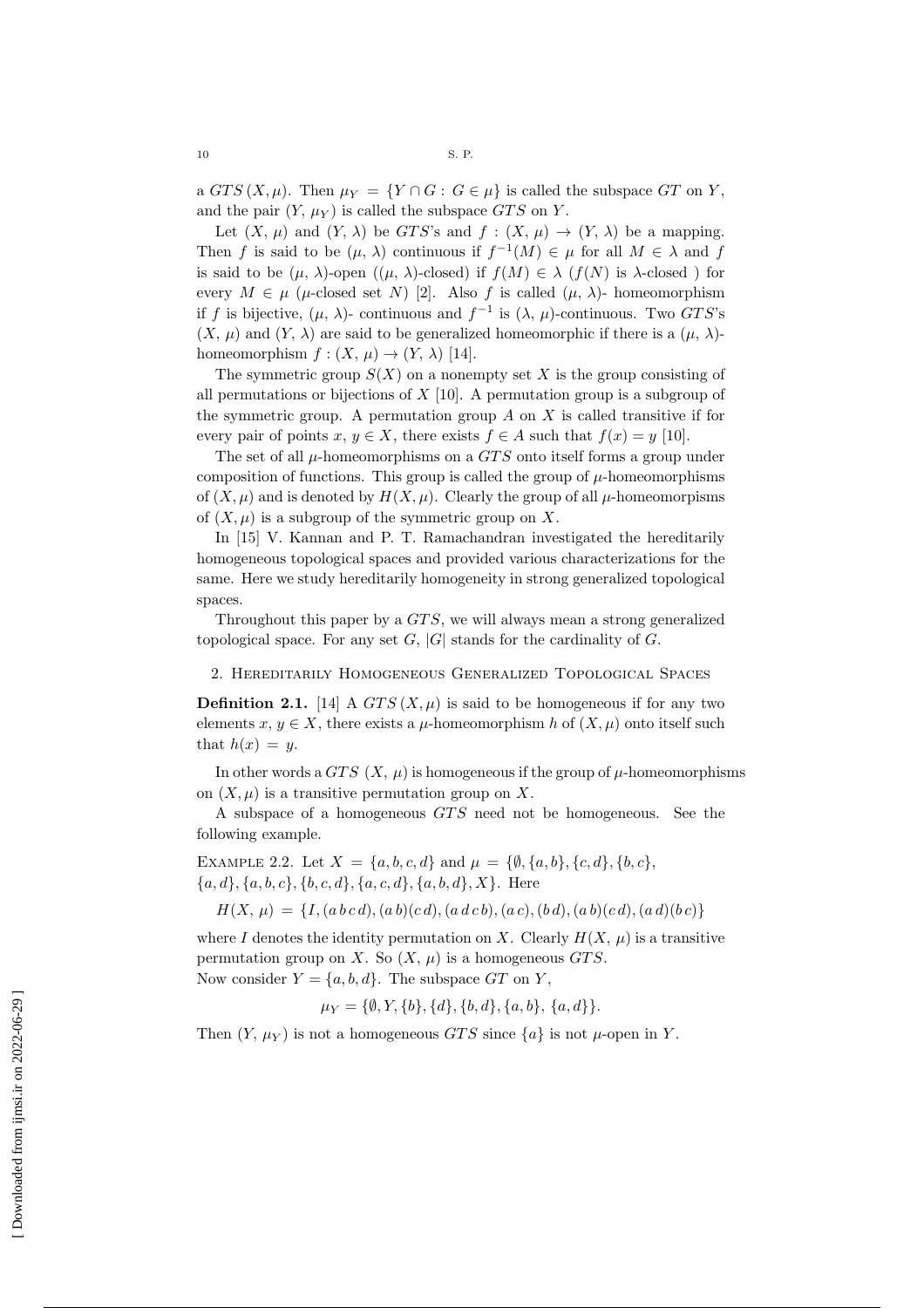**Definition 2.3.** A  $GTS(X, \mu)$  is said to be hereditarily homogeneous if every subspace of  $(X, \mu)$  is homogeneous.

EXAMPLE 2.4. Let  $X = \mathbb{Z}$  be the set of integers and define a generalized topology on  $X$  as

$$
\mu = \{ G \subset \mathbb{Z} : (\mathbb{Z} \setminus G) \cap 2\mathbb{Z} \text{ is finite } \} \cup \{ \emptyset \}.
$$

Then  $(X, \mu)$  is a hereditarily homogeneous GTS. In fact  $(X, \mu)$  is a topology on X.

*Remark* 2.5. From the definition of hereditarily homogeneous  $GTS$ , it follows that a hereditarily homogeneous  $GTS$  is homogeneous. But the converse is not true as shown in the Example 2.2.

Now we prove a hereditarily homogeneous  $GTS$  is either  $\mu-T_1$  or indiscrete. First we recall a  $\mu - T_1$  generalized topological space.

**Definition 2.6.** [11, 17] A GTS,  $(X, \mu)$  is called  $\mu - T_1$  if for any pair of distinct points x and y of X, there exists a  $\mu$ -open set U of X containing x but not y and a  $\mu$ -open set V of X containing y but not x.

A GTS,  $(X, \mu)$  is  $\mu - T_1$  if and only if the singletons of X are  $\mu$ -closed in X [11, 17].

**Theorem 2.7.** A hereditarily homogeneous GTS is either  $\mu - T_1$  or indiscrete topological space.

*Proof.* Let  $(X, \mu)$  be a hereditarily homogeneous GTS which is not  $\mu - T_1$ . Then there exist two distinct elements x and y of X such that every  $\mu$ -open set containing  $x$  contains  $y$  also.

**Claim I:** Any  $\mu$ -open set in X contains x if and only if it contains  $\eta$ .

Consider the subspace  $Y = \{x, y\}$  of  $(X, \mu)$ . Since  $(X, \mu)$  is hereditarily homogeneous,  $(Y, \mu_Y)$  is a homogeneous GTS. It follows that  $(Y, \mu_Y)$  is either a discrete topological space or an indiscrete space. If  $\{x\}$  is  $\mu$ -open in Y, then there exists a  $\mu$ -open set G in X such that  $\{x\} = Y \cap G$  and  $y \notin G$ . This is not possible. So the  $GTS(Y, \mu_Y)$  is the indiscrete space. Hence the claim. **Claim II:** There exist no proper nonempty  $\mu$ -open sets in X.

If possible let G be any proper nonempty  $\mu$ -open set in X. Let us consider

the following two cases. Case 1:  $x \in G$ ,  $y \in G$ 

Since G is a nonempty proper  $\mu$ -open set, we choose an element  $z \in X \setminus G$ . Now consider the subspace  $Y = \{x, y, z\}$  of X. Then  $Y \cap G$  is  $\mu_Y$ -open in Y. This implies that  $\{z\}$  is  $\mu_Y$ -closed in Y. Suppose that  $\{y\}$  is  $\mu_Y$ -closed. Then  $\{x, z\}$  is  $\mu$ y-open. This implies that there exists a  $\mu$ -open set H such that  $\{x, z\} = Y \cap H$ . So H is a  $\mu$ -open set containing x but not y. This is not possible by Claim I. Thus we get  $\{z\}$  is  $\mu_Y$ -closed and  $\{y\}$  is not  $\mu_Y$ -closed.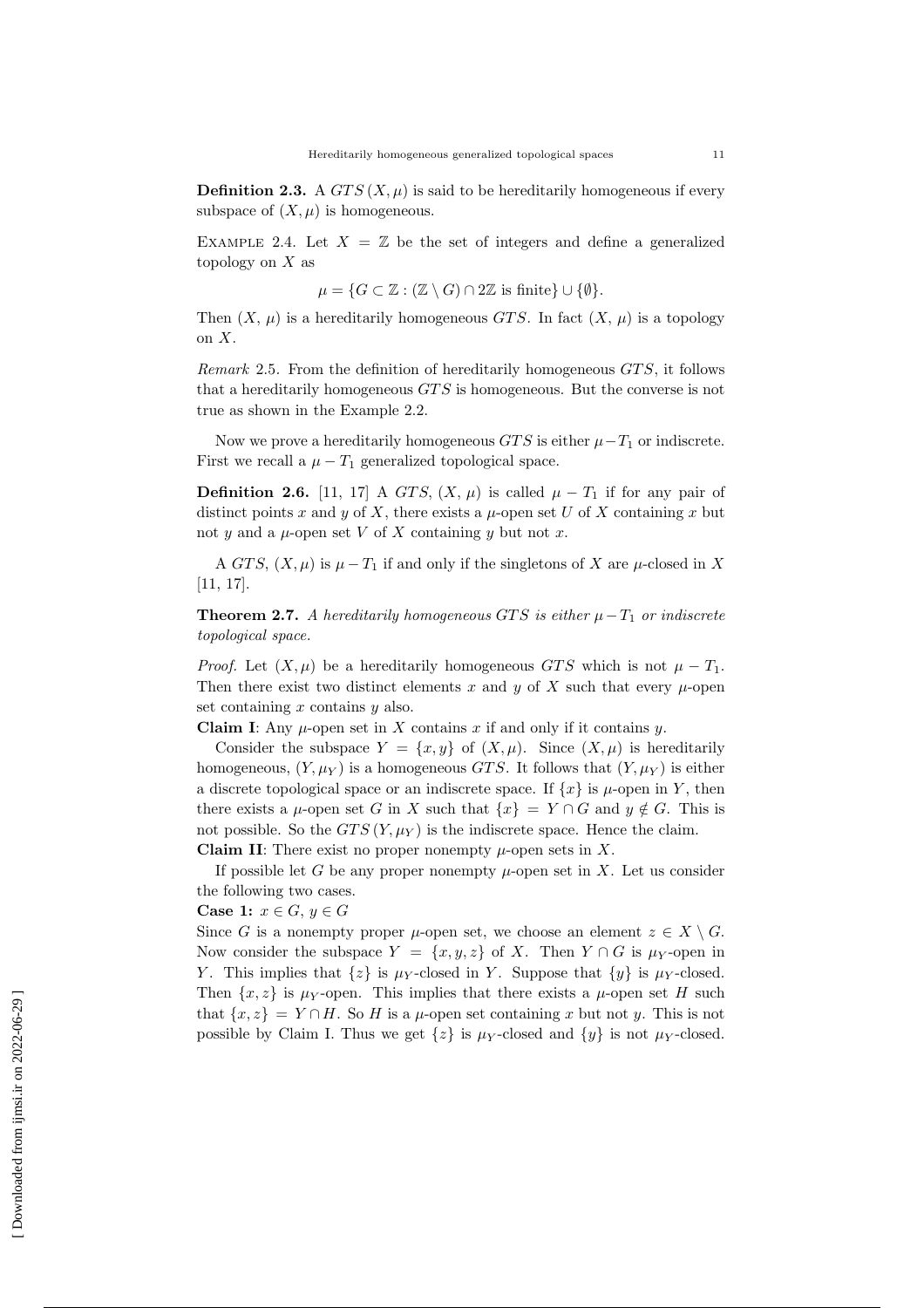This is a contradiction to the fact that  $(Y, \mu_Y)$  is a homogeneous GTS. Case 2:  $x \notin G$ ,  $y \notin G$ 

In this case choose  $z \in G$ . Here also consider the subspace  $Y = \{x, y, z\}$ . Then we get  $\{z\}$  is a  $\mu_Y$ -open set in Y. But  $\{x\}$  and  $\{y\}$  are not  $\mu_Y$ -open by Claim I. So  $(Y, \mu_Y)$  is not homogeneous. This is also a contradiction.

Thus in both cases we arrive at a contradiction and consequently there exist no proper nonempty  $\mu$ -open sets and hence  $(X, \mu)$  is an indiscrete topological space.  $\Box$ 

**Definition 2.8.** [12, 13] Let  $(X, \mu)$  be a GTS and  $G \subset X$ . Then G is called  $\mu$ -dense if  $c_{\mu}(G) = X$ .

**Lemma 2.9.** Let  $(X, \mu)$  be a hereditarily homogeneous GTS. Let x, y be two elements of  $X$  and  $G$  be a subset of  $X$  which contains neither  $x$  nor  $y$ . Then  $x \in c_u(G)$  if and only if  $y \in c_u(G)$ 

*Proof.* Let  $Y = G \cup \{x, y\}$ . Then  $(Y, \mu_Y)$  is a hereditarily homogeneous GTS. So there exists a homeomorphism  $h: Y \to Y$  such that  $h(x) = y$ . Then

$$
h(G) = \begin{cases} G & \text{if } h(y) = x \\ (G \setminus \{h(y)\}) \cup \{x\} & \text{if } h(y) \neq x. \end{cases}
$$

Case 1:  $h(G) = G$ .

Then  $x \in c_{\mu}(G)$ 

$$
\iff h(x) \in h(c_{\mu}(G))
$$
  
\n
$$
\iff y \in c_{\mu}(h(G))
$$
  
\n
$$
\iff y \in c_{\mu}(G).
$$

**Case 2:**  $h(G) = (G \setminus \{h(y)\}) \cup \{x\}.$ 

Let  $x \in c_{\mu}(G)$ . Then every  $\mu$ -open set containing x intersects G. Suppose there exists a  $\mu$ -open set U containing y such that  $U \cap G = \emptyset$ . Since  $x \in c_{\mu}(G)$ , we have  $y = h(x) \in h(c_{\mu}(G))$ . Since h is a  $\mu$ homeomorphism, we have  $h(c_{\mu}(G)) = c_{\mu}(h(G))$ . This follows that every  $\mu$ -open set containing y intersect  $G\backslash h(y)\cup \{x\}$ . So  $U\cap (G\backslash h(y)\cup \{x\})\neq$  $\emptyset$ . This implies that *U* is a *μ*-open set containing *x* and hence *U*∩*G*  $\neq$   $\emptyset$ . This is a contradiction. So every  $\mu$ -open set containing y intersect G. Thus  $x \in c_{\mu}(G)$ . Similarly if  $y \in c_{\mu}(G)$ , using the fact that  $h^{-1}$  is  $\mu$ -continuous, we get  $x \in c_{\mu}(G)$ .

This completes the proof.

**Theorem 2.10.** Let  $(X, \mu)$  be a hereditarily homogeneous GTS. Then every subset of X is either  $\mu$ -closed or  $\mu$ -dense in X.

*Proof.* If  $(X, \mu)$  is an indiscrete topological space, there is nothing to prove. Now suppose that  $(X, \mu)$  is a  $\mu - T_1$  space. Let G be a subset of X which is not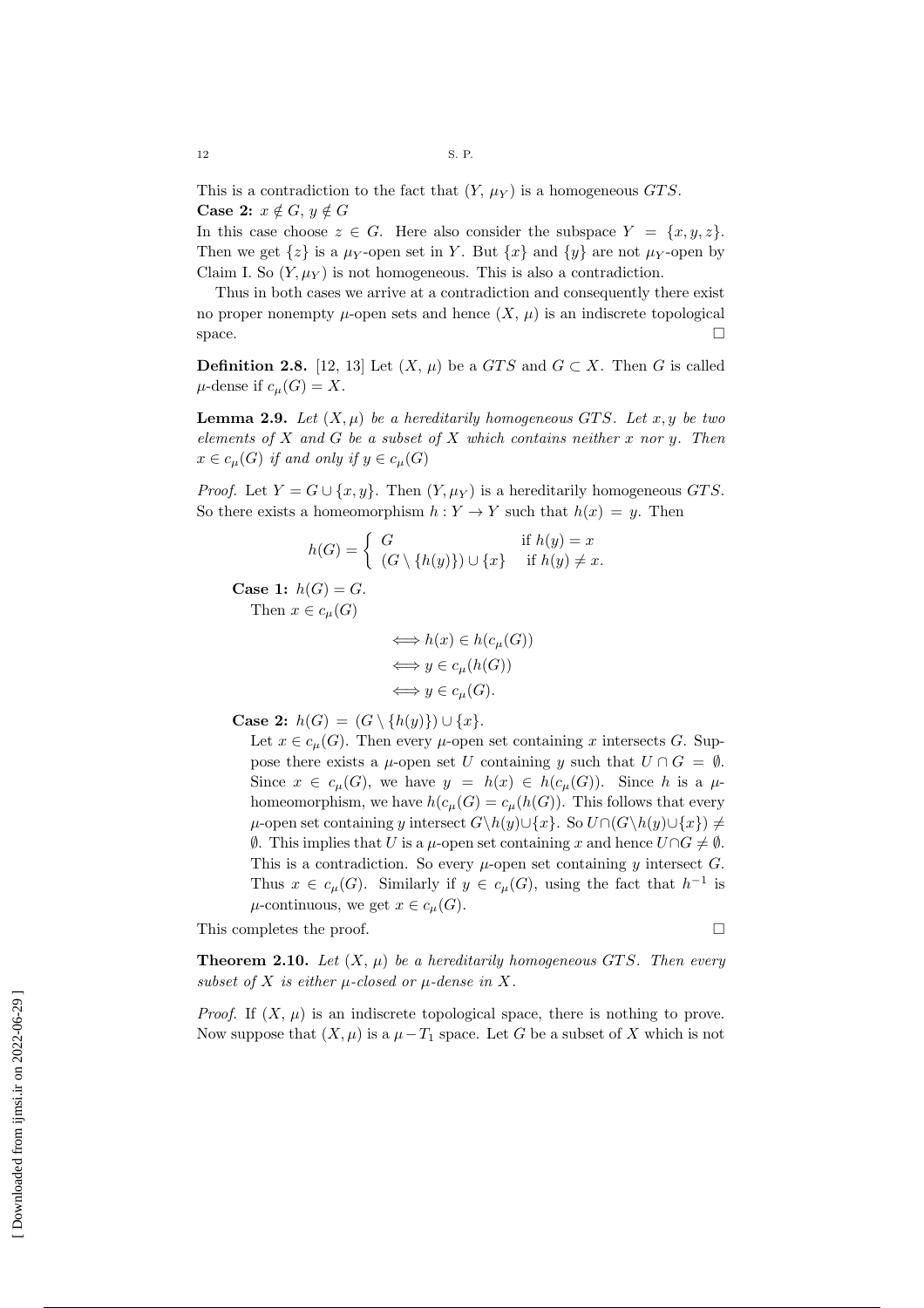$\mu$ -closed. Then by Lemma 2.9 it follows that  $X \setminus G \subset c_{\mu}(G)$ . So G is  $\mu$ -dense in X.

Corollary 2.11. Let  $(X, \mu)$  be a hereditarily homogeneous GTS.

- (1) The  $\mu$ -closure of each  $\mu$ -open set is  $\mu$ -open in X.
- (2) If G and H are disjoint nonempty  $\mu$ -open sets, then G and H are µ-closed in X.

*Proof.* (1). Let G be a  $\mu$ -open set in X. Then by Theorem 2.10, G is either  $\mu$ -closed or  $\mu$ -dense in X. If G is  $\mu$ -closed, then  $c_{\mu}(G) = G$ , which is  $\mu$ -open. Otherwise  $c_u(G) = X$ , which is also  $\mu$ -open. This completes the proof.

(2). Since G and H are disjoint nonempty  $\mu$ -open sets,  $G \subset X \setminus H$  and  $H \subset X \setminus G$ . So

$$
c_{\mu}(G) \subset c_{\mu}(X \setminus H) = X \setminus H \text{ and } c_{\mu}(H) \subset c_{\mu}(X \setminus G) = X \setminus G.
$$

Consequently by Theorem 2.10,  $c_{\mu}(G) = G$  and  $c_{\mu}(H) = H$ .

Remark 2.12. In a hereditarily homogeneous  $GTS$ , a  $\mu$ -dense subset need not be  $\mu$ -open.

EXAMPLE 2.13. Let  $X = \{a, b, c, d\}$  and  $\mu = \{\emptyset, X, \{a, b, c\}, \{a, b, d\}, \{a, c, d\},\}$  ${b, c, d}$ . Here  $(X, \mu)$  is a hereditarily homogeneous GTS and  $G = \{a, b\}$  is a  $\mu$ -dense subset of X which is not  $\mu$ -open.

**Definition 2.14.** [13] let  $(X, \mu)$  be a GTS. Then  $(X, \mu)$  is said to be submaximal if each  $\mu$ -dense subset of  $(X, \mu)$  is a  $\mu$ -open set.

From Remark 2.12, it is clear that a hereditarily homogeneous  $GTS$  need not be a submaximal space.

EXAMPLE 2.15. Let  $X = \{a, b, c, d\}$  and  $\mu = \{\emptyset, X, \{a, c\}, \{b, c\}, \{a, b\},\$  ${a, b, c}$ ,  ${a, b, d}$ ,  ${a, c, d}$ ,  ${b, c, d}$ . Here  $(X, \mu)$  is a submaximal space but not a homogeneous GTS. So a submaximal GTS need not be a hereditarily homogeneous  $GTS$ .

Corollary 2.16. Let  $(X, \mu)$  be a hereditarily homogeneous and submaximal GTS. Then every subset of X is either  $\mu$ -closed or  $\mu$ -open in X.

*Proof.* Proof is obvious from Theorem 2.10.

**Definition 2.17.** [5] A  $GTS(X, \mu)$  is extremely disconnected if the  $\mu$ -closure of each  $\mu$ -open set is  $\mu$ -open.

Corollary 2.18. Every hereditarily homogeneous GTS is extremely disconnected.

*Proof.* Proof follows from Corollary 2.11. □

But an extremely disconnected GTS need not be hereditarily homogeneous.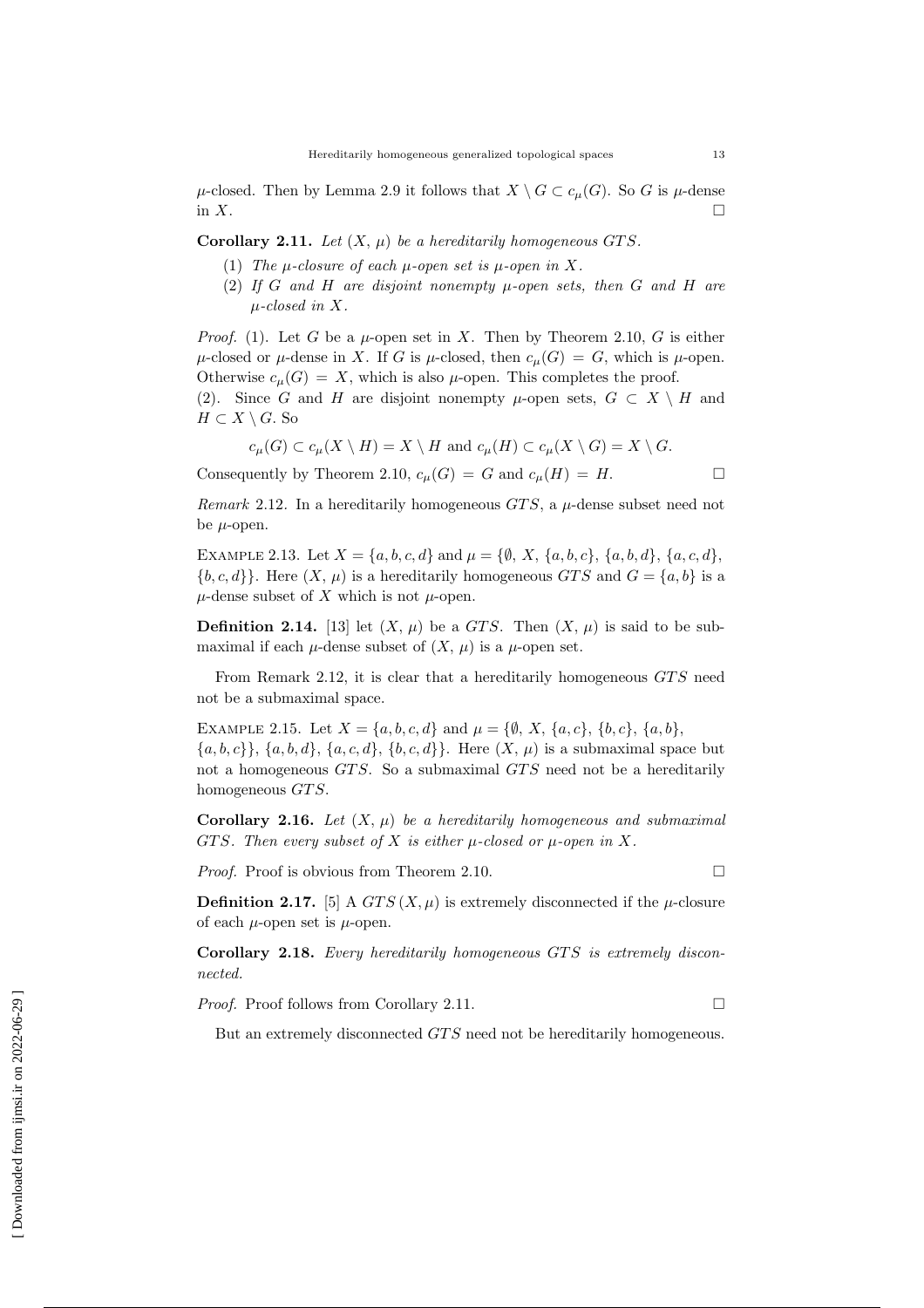EXAMPLE 2.19. Let  $X = \{a, b, c, d\}$  and

$$
\mu = \{\emptyset, \{d\}, \{c, d\}, \{a, d\}, \{a, c\}, \{a, b, d\}, \{a, c, d\}, \{b, c, a\}, X\}
$$

Then  $(X, \mu)$  is an extremely disconnected GTS but not hereditarily homogeneous.

**Theorem 2.20.** A GTS  $(X, \mu)$  is hereditarily homogeneous if and only if every transposition of  $X$  is a  $\mu$ -homeomorphism on  $X$ .

*Proof.* Let  $(X, \mu)$  be a hereditarily homogeneous GTS. Let a and b be two distinct elements of X and f be the transposition  $(ab)$  mapping a to b, b to a and keeping all other elements fixed. To prove that  $f$  is a  $\mu$ -homeomorphism of  $(X, \mu)$  onto itself, it suffices to show that K is  $\mu$ -closed in X if and only if  $f(K)$  is  $\mu$ -closed for every  $\mu$ -closed subset K of X. Let K be a  $\mu$ -closed set. Consider the following cases.

Case(1):  $a \notin K$ ,  $b \notin K$ .

Then  $f(K) = K$  and hence  $f(K)$  is  $\mu$ -closed in X.

Case(2):  $a \in K$ ,  $b \in K$ .

In this case also  $f(K) = K$  and hence  $f(K)$  is  $\mu$ -closed in X.

Case(3):  $a \in K$ ,  $b \notin K$ .

Here  $f(K) = (K \setminus \{a\}) \cup \{b\}.$ 

If  $f(K)$  is  $\mu$ -closed, there is nothing to prove. Suppose that  $f(K)$  is not  $\mu$ -closed in X. By Theorem 2.10, it follows that  $f(K)$  is  $\mu$ -dense in X.

Let  $Y = K \cup \{b\}$ . Since K is  $\mu$ -closed in X,  $K \cap Y = K$  is  $\mu_Y$ -closed in Y. So  $\{b\}$  is  $\mu_Y$ -open in Y. Since the subspace Y is homogeneous,  $\{b\}$  is  $\mu_Y$ -open implies that all singletons are  $\mu_Y$ -open in Y. In particular  $\{a\}$  is  $\mu$ y-open in Y. This implies that there exist a  $\mu$ - open set U containing a in X such that  $\{a\} = U \cap Y$ . So

$$
U \cap (K \setminus \{a\}) \cup \{b\} = U \cap (Y \setminus \{a\}) = \emptyset.
$$

This is a contradiction to the fact that  $(K \setminus \{a\}) \cup \{b\}$  is  $\mu$ -dense in X. Thus  $f(K)$  is  $\mu$ -closed in X.

Case(4):  $a \notin K$ ,  $b \in K$ .

Similar to Case(3).

Now let  $f(K)$  be a  $\mu$ -closed set. Then by what we have proved,  $f(f(K)) =$ K is a  $\mu$ -closed set in X. So  $f = (ab)$  is a  $\mu$ -homeomorphism of  $(X, \mu)$  onto itself. Thus every transposition of X is a  $\mu$ -homeomorphism of X onto itself.

Conversely assume that every transposition of  $X$  is a  $\mu$ -homeomorphism on X. It follows that  $(X, \mu)$  is a homogeneous GTS. Let  $(Y, \mu_Y)$  be a subspace of X and  $a, b \in Y$ . Then by our assumption,  $f = (a, b)$  is a  $\mu$ -homeomorphism

 [\[ Downloaded from ijmsi.ir on 2022-06-29](https://ijmsi.ir/article-1-964-fa.html) ] Downloaded from ijmsi.ir on 2022-06-29]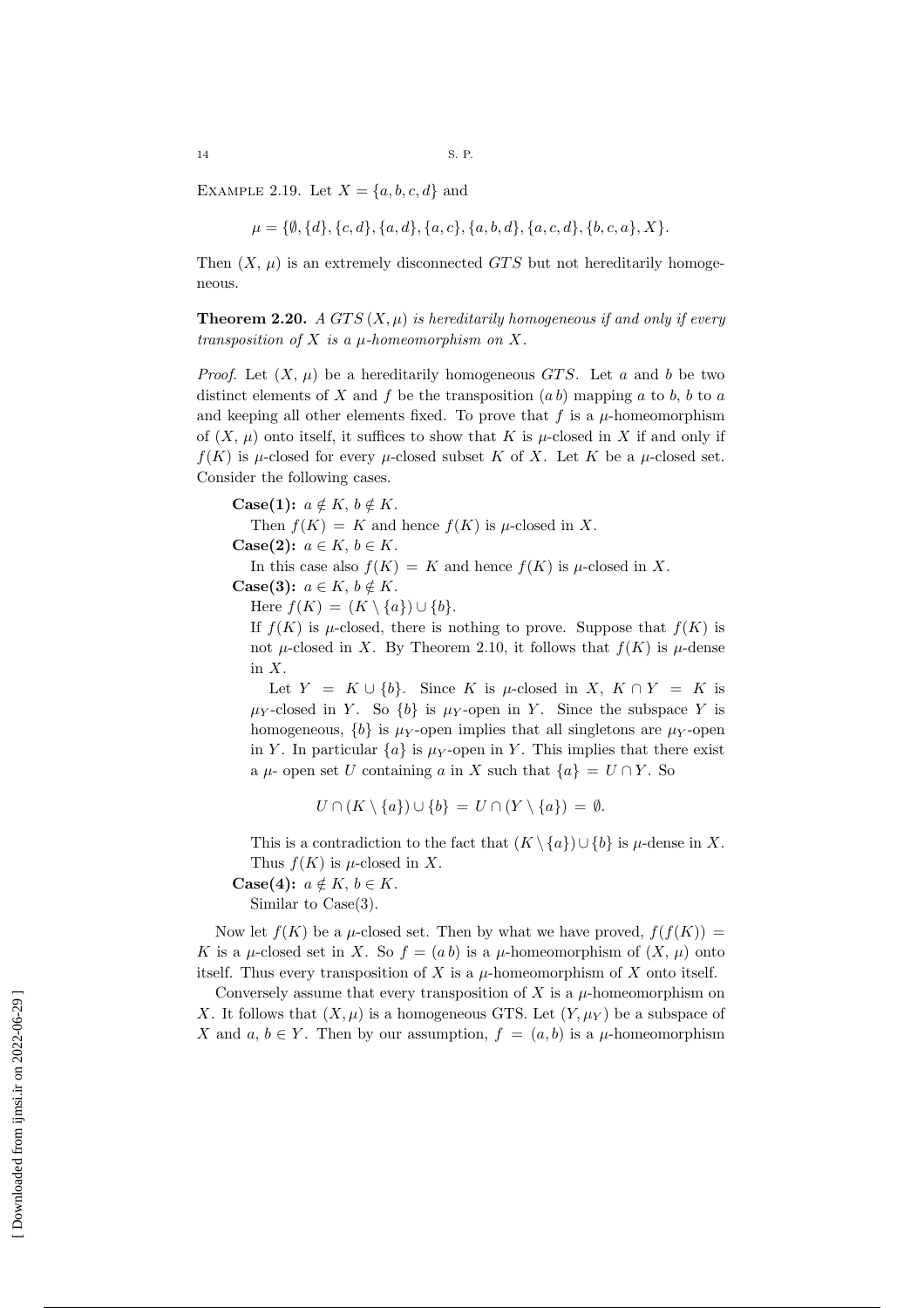on X. Let U be  $\mu_Y$ -open in Y. Then  $U = Y \cap G$  where G is  $\mu$ -open in X. So

$$
f(U) = f(Y \cap G)
$$
  
=  $Y \cap f(G)$  since f is a bijection.

Since f is a  $\mu$ -homeomorphism,  $f(G)$  is  $\mu$ -open in X and hence  $f(U)$  is  $\mu$ <sup>-</sup>open in Y. Since f is a transposition, we have  $f^{-1} = f$ . So f is a  $\mu_Y$ -homeomorphism on Y which maps a to b. Thus  $(Y, \mu_Y)$  is homogeneous. Since Y is arbitrary, X is a hereditarily homogeneous GTS. Hence the proof.  $\square$ 

Remark 2.21. For  $n \leq |X|$ , we say that a permutation group A is n-transitive if given two *n*-tuples  $(x_1, x_2, \ldots, x_n)$  and  $(y_1, y_2, \ldots, y_n)$  of distinct elements, there exists  $f \in A$  with  $f(x_i) = y_i$  for  $i = 1, 2, \ldots, n$ . When X is infinite, we say that A is highly transitive if it is *n*-transitive for all positive integers  $n$  [1]. Since every transposition is a  $\mu$ -homeomorphism of a hereditarily homogeneous  $GTS$ . all finite permutations on  $X$  are also  $\mu$ -homeomorphisms. Thus the group of all  $\mu$ -homeomorphisms of an infinite hereditarily homogeneous  $GTS$  is a highly transitive permutation group.

**Lemma 2.22.** Let  $(X, \mu)$  be a GTS such that every transposition is a  $\mu$ homeomorphism on X onto itself. Then supersets of  $\mu$ -open sets are  $\mu$ -open in X.

*Proof.* Let G be a  $\mu$ -open set in  $(X, \mu)$  and  $G \subset H \subset X$ . If  $G = H$ , there is nothing to prove. Otherwise choose two elements  $a \in G$  and  $b \in H \setminus G$ . Let  $f = (a, b)$ . Then  $f(G) = G \setminus \{a\} \cup \{b\}$  is a  $\mu$ -open set since f is a  $\mu$ homeomorphism on X. Now  $G \cup f(G) = G \cup \{b\}$ , which is a  $\mu$ -open set. Thus we get  $H = \bigcup_{b \in H \backslash G} (G \cup \{b\})$  is  $\mu$ -open. This completes the proof.

For any set X, a nonempty collection of subsets  $S$  of X is said to form a stack if  $\emptyset \notin \mathcal{S}$  and  $A \in \mathcal{S}, X \supset B \supset A$  implies  $B \in \mathcal{S}$  [16].

**Definition 2.23.** A stack S is called free if  $\bigcap_{s \in \mathbb{S}} S = \emptyset$ .

Corollary 2.24. Let  $(X, \mu)$  be a  $\mu - T_1$  hereditarily homogeneous GTS. then  $\mu \setminus \{\emptyset\}$  is a free stack.

*Proof.* Proof follows from Theorem 2.7 and Lemma 2.22.

Remark 2.25. Let  $(X, \mu)$  be a GTS such that  $\mu \setminus \{\emptyset\}$  is a free stack on X. Then  $(X, \mu)$  need not be hereditary homogeneous.

EXAMPLE 2.26. Let  $X = \{a, b, c, d\}$  and  $\mu = \{\{a\}, \{a, b\}, \{a, c\},\}$  ${a, d}, {a, b, c}, {a, b, d}, {b, c, d}, {a, c, d}, X, \emptyset$ . Here  $\mu \setminus {\emptyset}$  is a free stack but  $(X, \mu)$  is not a hereditarily homogeneous GTS.

**Definition 2.27.** [9] A  $GTS(X, \mu)$  is said to be completely homogeneous if the group of  $\mu$ -homeomorphisms on  $(X, \mu)$  is the symmetric group on X.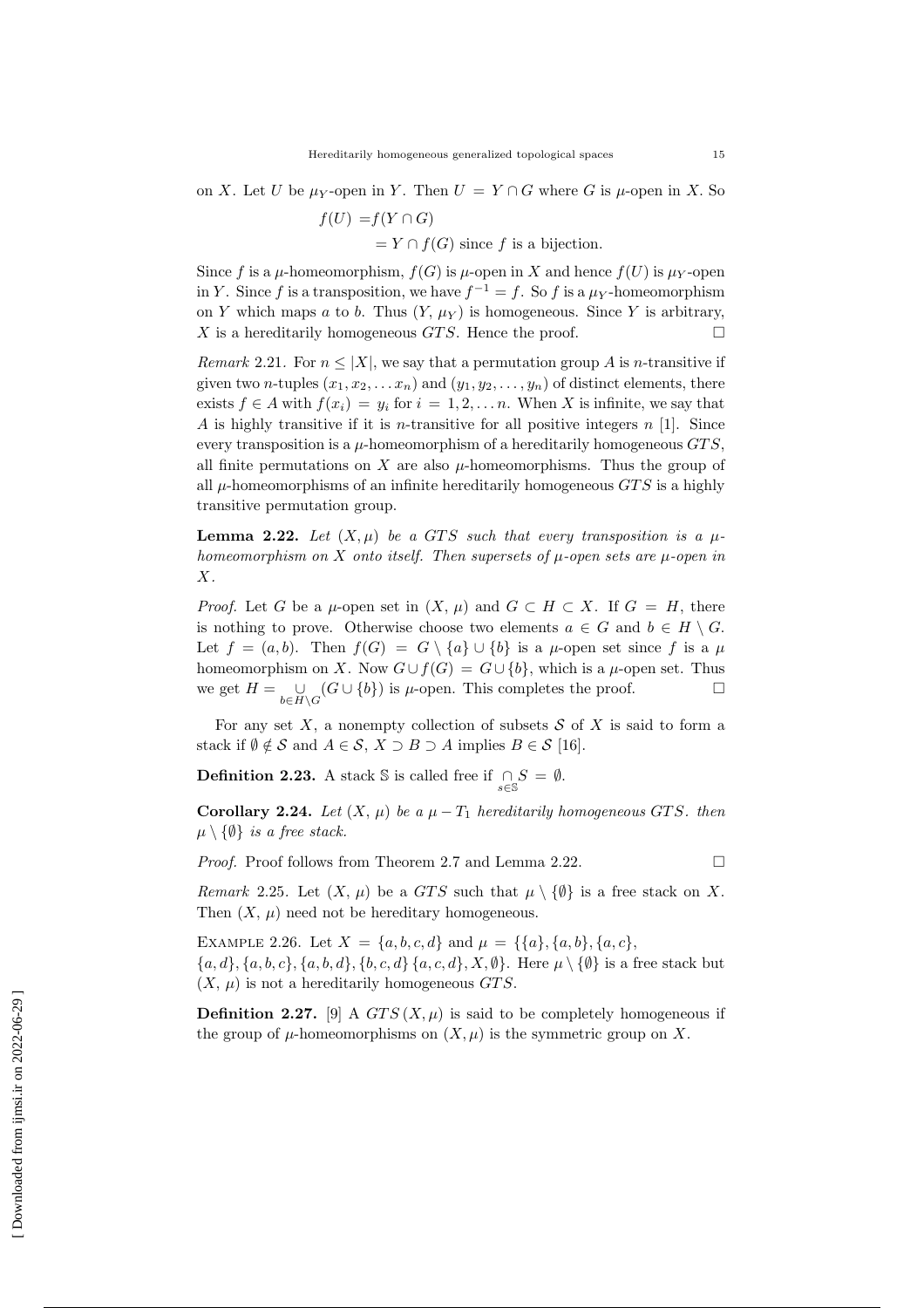In [9] P. M. Dhanya characterized completely homogeneous  $GTS$ .

Theorem 2.28. The only completely homogeneous strong GTS on an arbitrary set X are the following [9].

- (1)  $\{G \subset X : |G| \ge m\} \cup \{\emptyset\}$  where m is a cardinal number and  $m \le |X|$ .
- (2)  $\{G \subset X : |X \setminus G| < m\} \cup \{\emptyset\}$  where m is a cardinal number and  $m \leq |X|$ .
- (3)  $\{G \subset X : |X \setminus G| \leq m\} \cup \{\emptyset\}$  where m is a cardinal number and  $m < |X|$ .

**Proposition 2.29.** Every subspace of a completely homogeneous GTS is completely homogeneous.

*Proof.* Let Y be a subset of a completely homogeneous  $GTS$  and  $f \in S(Y)$ . Let  $U \in \mu_Y$ . Then  $U = Y \cap G$  where G is  $\mu$ -open in X. Now  $f(U) = f(Y \cap G)$  $Y \cap f(G)$  where  $f(G)$  is  $\mu$ -open in X. Thus f is a  $\mu$ y-open map. Similarly we can prove  $f^{-1}$  is also  $\mu_Y$ -open map. Thus f is a  $\mu_Y$ -homeomorphism on X. This completes the proof.

Proposition 2.30. Every completely homogeneous GTS is hereditarily homogeneous.

Proof. We have every completely homogeneous GTS is homogeneous and a subspace of a completely homogeneous  $GTS$  is completely homogeneous by the Proposition 2.29. So every completely homogeneous  $GTS$  is hereditary homogeneous.

Remark 2.31. A hereditarily homogeneous  $GTS$  need not be completely homogeneous. In Example 2.4, every transposition is a  $\mu$ -homeomorphism on X. So by Theorem 2.20,  $(X, \mu)$  is a hereditarily homogeneous GTS. Let  $f : \mathbb{Z} \to \mathbb{Z}$  be the function defined by  $f(x) = x + 1$ ,  $x \in \mathbb{Z}$  and  $G = 2\mathbb{Z}$ , which is a  $\mu$ -open set. Now  $f(G) = 2\mathbb{Z}+1$ , which is not a  $\mu$ -open set. So f is not a  $\mu$ -homeomorphism and hence  $(Z, \mu)$  is not a completely homogeneous GTS.

Now we characterize finite hereditarily homogeneous  $GTS$ .

**Proposition 2.32.** Let  $(X, \mu)$  be a finite GTS. Then  $(X, \mu)$  is completely homogeneous if and only if it is hereditarily homogeneous.

Proof. From Proposition 2.30, we have that every completely homogeneous GTS is hereditarily homogeneous. Conversely let  $(X, \mu)$  be a hereditarily homogeneous GTS. Then by Lemma 2.20, every transposition of X is a  $\mu$ homeomorphism of  $X$  onto itself. Since  $X$  is finite, every bijection of  $X$  can be expressed as composition of transpositions. Thus every bijection is a  $\mu$ homoemorphism on X. This completes the proof.  $\square$ 

Remark 2.33. The only hereditarily homogeneous  $GT$  on a finite set X is  $\{G \subset X : |G| \geq n\} \cup \{\emptyset\}$  where  $1 \leq n \leq |X|$ .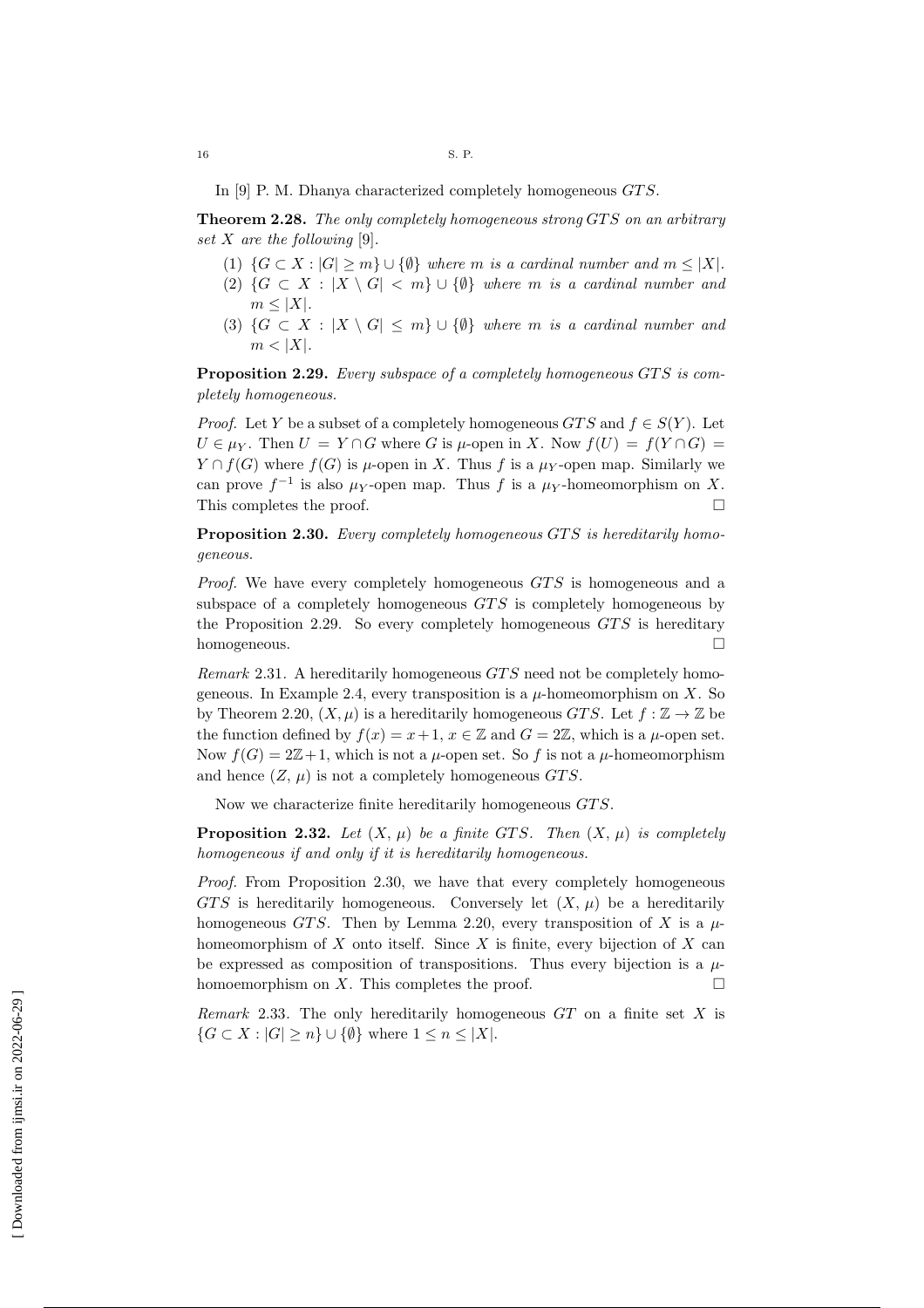**Definition 2.34.** A  $GTS(X, \mu)$  is said to be bihomogeneous provided that for every two points  $x, y \in X$  there is a  $\mu$ -homeomorphism  $f: X \to X$  such that  $f(x) = y$  and  $f(y) = x$ .

A homogeneous GTS need not be bihomogeneous.

### Proposition 2.35. Every hereditarily homogeneous GTS is bihomogeneous.

*Proof.* Let  $(X, \mu)$  be a hereditarily homogeneous *GTS*. Then by Theorem 2.20 every transposition of X is a  $\mu$ - homeomorphism. So every hereditary homogeneous  $GTS$  is bihomogeneous.

A bihomogeneous space need not be hereditary homogeneous.

EXAMPLE 2.36. Let  $X = \mathbb{R}$  and  $\mu$  be a generalized topology on X having the base  $\mathbb{B} = \{(-\infty, a), (b, \infty) : a, b \in \mathbb{R}\}.$  Then  $(X, \mu)$  is a bihomogeneous GTS but not hereditary homogeneous.

## **ACKNOWLEDGMENTS**

The valuable suggestions and guidance from my supervising guide Dr. Ramachandran. P. T. during the preparation of this paper is greatly acknowledged. The author is thankful to the referees and editors for their valuable comments and suggestions which improved this paper.

#### **REFERENCES**

- 1. P. J. Cameron, Aspects of infinite permutation groups, in Groups St Andrews 2005, London Math. Soc. Lecture Notes 339, Cambridge Univ. Press, Cambridge, (2007), 1-35.
- 2. Á. Császár, Generalized topology, generalized continuity,  $Acta Math. Hungar.$ , 96, (2002), 351-357.
- 3. Á. Császár,  $\gamma$ -connected sets, Acta Math. Hungar., 101, (2003), 273-279.
- 4. Á. Császár, Separation axiom for generalized topologies, Acta Math. Hungar., 104, (2004), 63-69.
- 5. Á. Császar, Extremely disconnected generalized topologies, Annales Univ. Sci. Budapest., **47**, (2004), 91-96.
- 6. Á. Császár, Generalized open sets in generalized topology,  $Acta Math. Hungar.$ , 106, (2005), 53-66.
- 7. Á. Császár,  $\delta$ -and  $\theta$ -modifications of generalized topologies, Acta Math. Hungar., 120, (2008), 275-279.
- 8. Á. Császár, Product of generalized topologies, Acta Math. Hungar., 123, (2009), 127-132.
- 9. P. M. Dhanya, Completely homogeneous generalized toplogical spaces, Proceedings of International Conference on Mathematics, Kerala University, (2015).
- 10. J. D. Dixon, B. Mortimer, Permutation groups, Graduate Text in Mathematics, Springer-Verlag, New York, 1996.
- 11. E. Ekici, B. Roy, New generalized topologies on generalized topological spaces due to Császár, Acta Math. Hungar., 132, (2011), 117-124.
- 12. E. Ekici, Generalized hyperconnectedness, Acta Math. Hungar., 133, (2011), 140-147.
- 13. E. Ekici, Generalized submaximal spaces, Acta Math. Hungar., 134, (2012), 132-138.
- 14. M. Hussain et al., On generalized topological groups, Filomat, 27(4), (2013), 567-575.